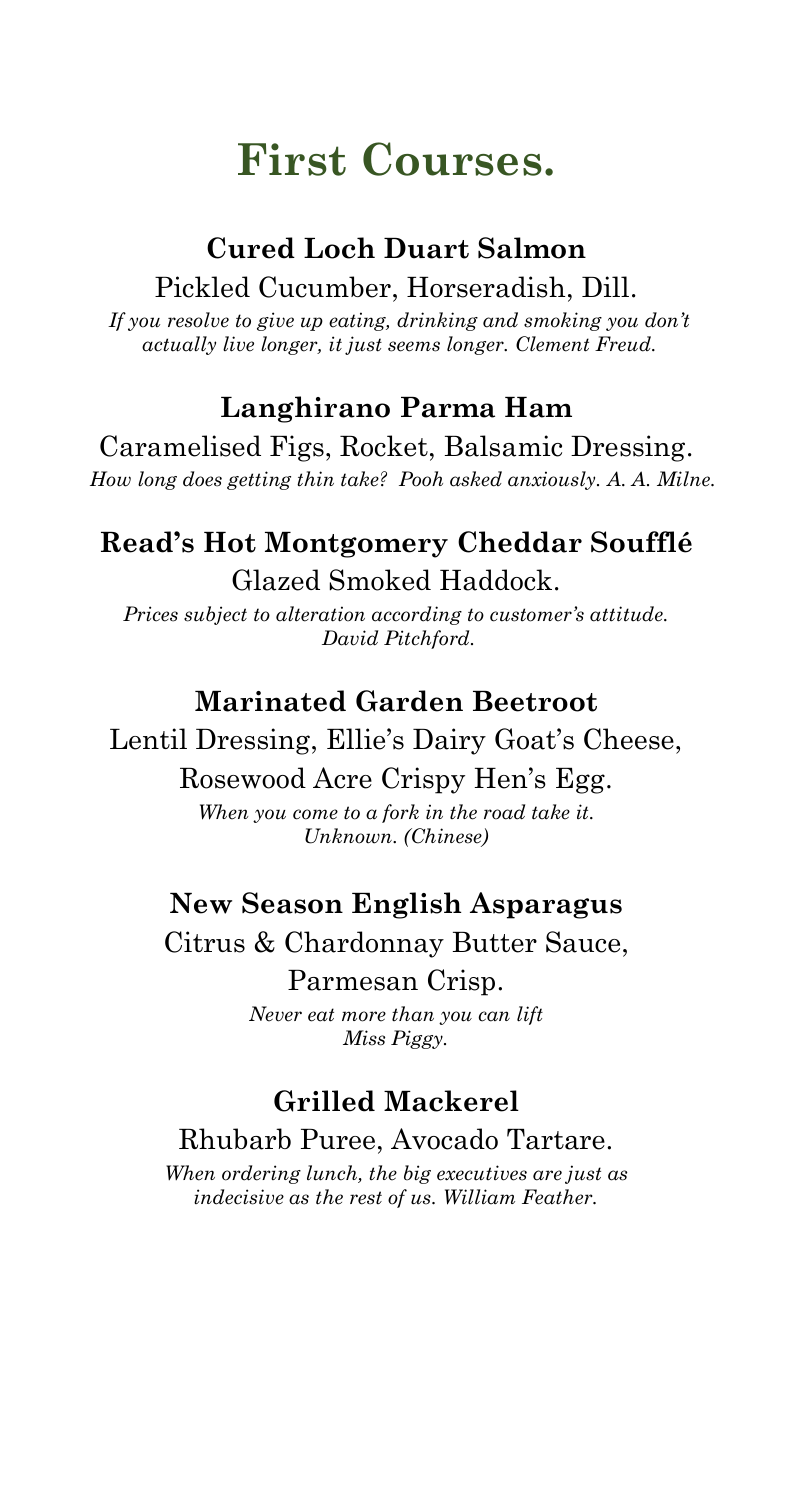# **Main Courses.**

### **Medium Rare Scottish Beef Fillet**

Smoked Pancetta, Kale, Wild Mushroom, Creamed Potato Vol-au-Vent, Cabernet Sauvignon Sauce. (£6 Supplement) *No man can be wise on an empty stomach.*

*George Eliot.*

### **Stour Valley Chicken Breast** Savoy Cabbage, Wild Mushrooms,

Pancetta, Potato Gnocchi, Tarragon Velouté.

*A good meal in troubled times is always that much salvaged from disaster. A. J. Liebling*

### **Fillet of Halibut**

Confit Potato, Brown Shrimp, Spinach, Samphire, Bouillabaisse Sauce. *Remember gentlemen, it's not just France we are fighting for its Champagne. Winston S. Churchill.* 

## **Roast Loin of Kentish Lamb**

Dijon Parsley Crust, Roasted Red Peppers, Courgettes, Tapenade Shallot, Rosemary Jus. *If you throw a lamb chop in the oven, what's to keep it from getting done? Joan Crawford.* 

### **Breast of Gressingham Duck**

Stir Fried Chinese Leaves, Toasted Sesame Seeds, "Marmalade" of Kumquats, Orange Jus. *Cookery has become an art a noble science cooks are gentlemen. Robert Burton.*